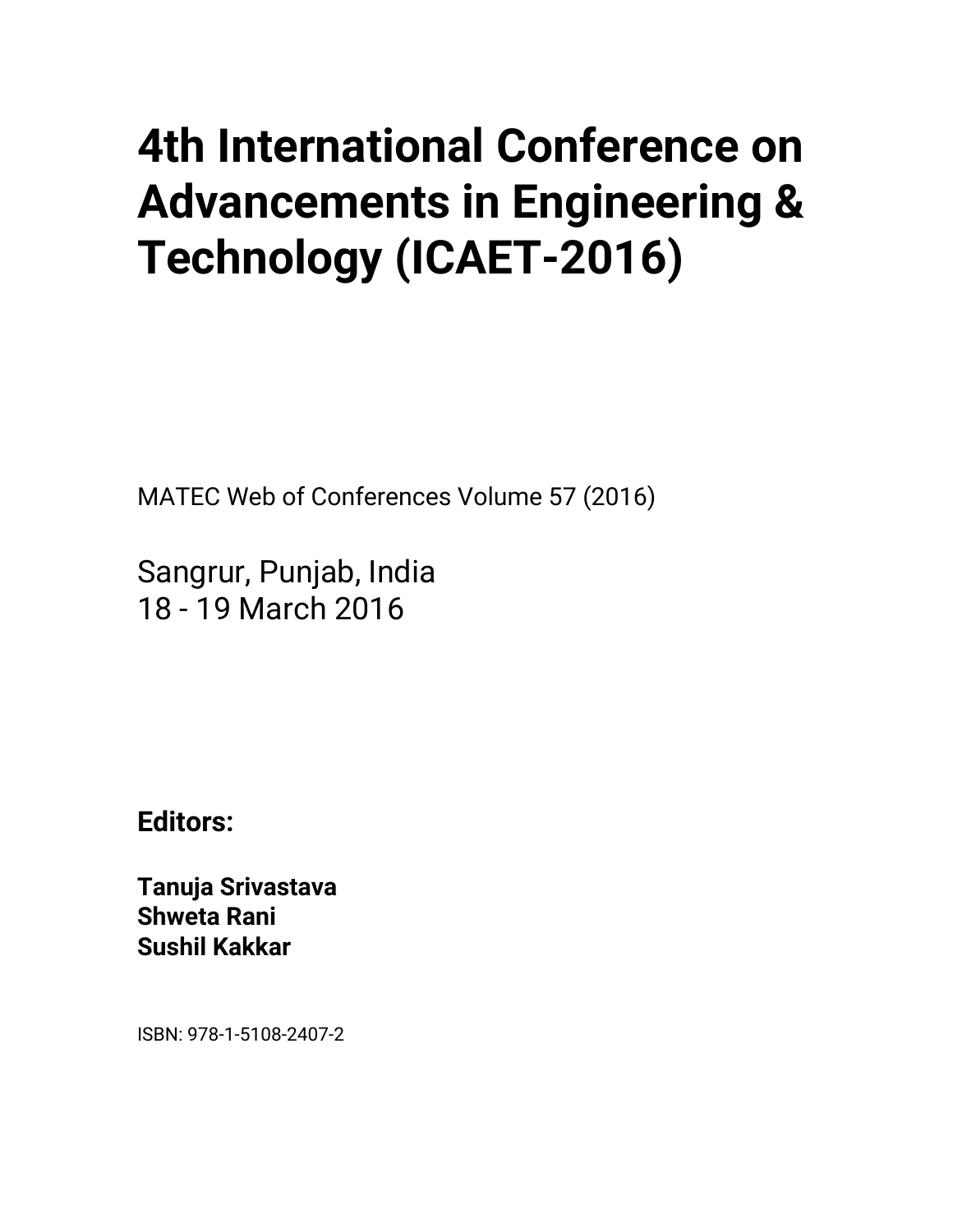## **Printed from e-media with permission by:**

Curran Associates, Inc. 57 Morehouse Lane Red Hook, NY 12571



**Some format issues inherent in the e-media version may also appear in this print version.** 

This work is licensed under a Creative Commons Attribution license: http://creativecommons.org/licenses/by/2.0/ **You are free to: Share** – copy and redistribute the material in any medium or format. **Adapt** – remix, transform, and build upon the material for any purpose, even commercial. The licensor cannot revoke these freedoms as long as you follow the license terms. **Under the following terms:**  You must give appropriate credit, provide a link to the license, and indicate if changes were made. You may do so in any reasonable manner, but not in any way that suggests the licensor endorses you or your use. The copyright is retained by the corresponding authors.

Printed by Curran Associates, Inc. (2016)

For additional information, please contact EDP Sciences – Web of Conferences at the address below.

EDP Sciences – Web of Conferences 17, Avenue du Hoggar Parc d'Activité de Courtabœuf BP 112 F-91944 Les Ulis Cedex A France

Phone: +33 (0) 1 69 18 75 75 Fax: +33 (0) 1 69 28 84 91

contact-edps@webofconferences.org

## **Additional copies of this publication are available from:**

Curran Associates, Inc. 57 Morehouse Lane Red Hook, NY 12571 USA Phone: 845-758-0400 Fax: 845-758-2633 Email: curran@proceedings.com Web: www.proceedings.com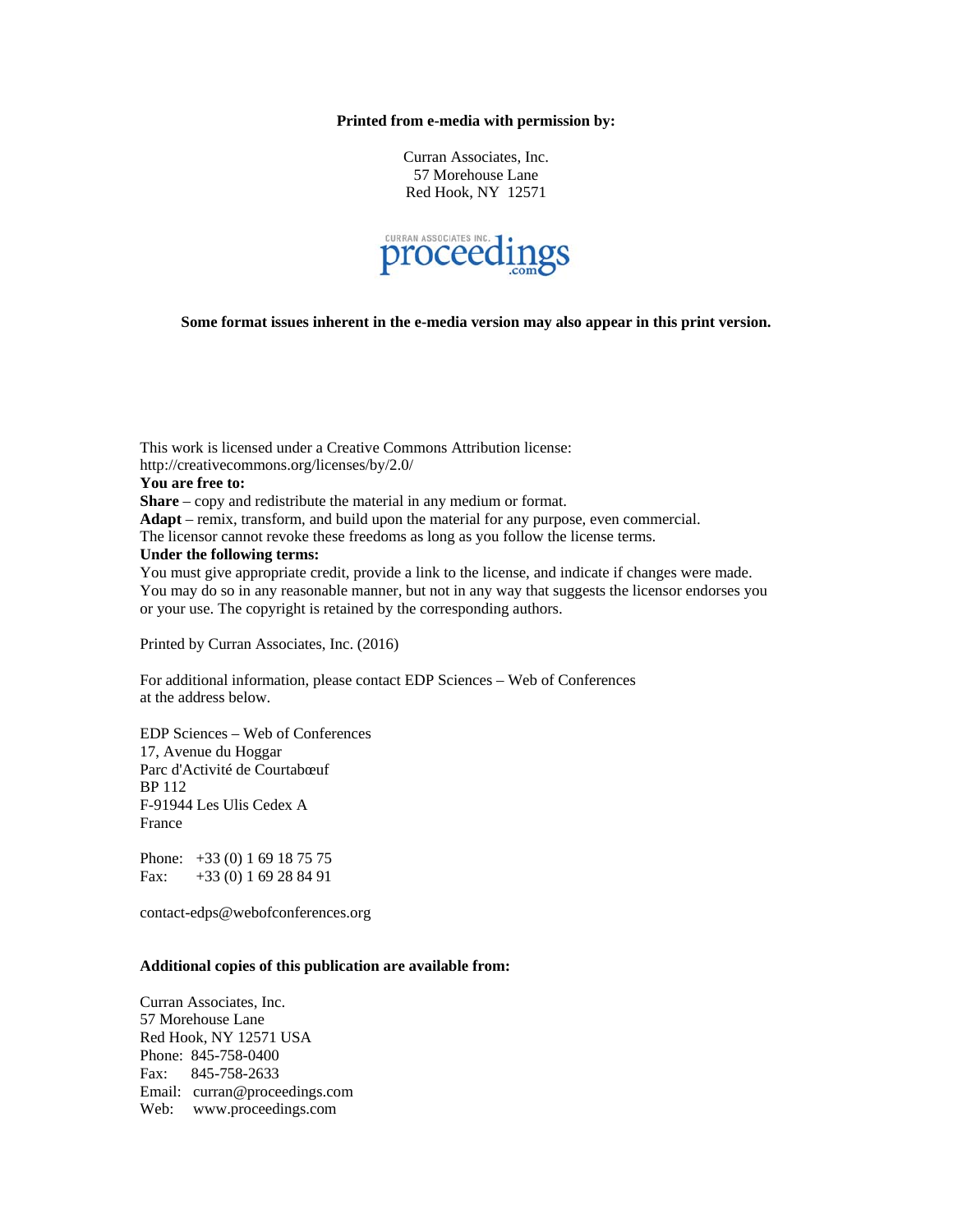## **TABLE OF CONTENTS**

| Kakkar Sushil, Kamal T. S., Singh A. P.                                             |  |
|-------------------------------------------------------------------------------------|--|
| DESIGN OF FOUR-POLE CHEBYSHEV AND QUASI-ELLIPTIC KA BAND DIELECTRIC                 |  |
| Dutta Sujesh, Kaur Dalveer                                                          |  |
| SPLIT AND MERGE BASED QUANTITATIVE APPROACH TO SELECT FILTER                        |  |
|                                                                                     |  |
| Goyal Amit, Srivastava Mohit                                                        |  |
| DESIGN AND ANALYSIS OF 32 BIT CMOS ADDER USING SUB-THRESHOLD VOLTAGE AT             |  |
|                                                                                     |  |
| Kaur Jaspreet, Singh Parminder                                                      |  |
| DESIGN AND ANALYSIS OF SINGLE-ENDED ROBUST LOW POWER 8T SRAM CELL  19               |  |
| Gupta Neha, Pahuja Hitesh                                                           |  |
| DEVELOPMENT OF EFFICIENT RESOURCE ALLOCATION ALGORITHM IN CHUNK                     |  |
| Yadav Mukesh Kumar, Saini Garima                                                    |  |
| <b>SYNTHESIS AND OPTICAL PROPERTIES OF CUO NANOCRYSTALS WITH</b>                    |  |
|                                                                                     |  |
| Goraya Neelinder, Singh Satbir                                                      |  |
|                                                                                     |  |
| Singh Sandeep, Kaur Mandeep                                                         |  |
| DESIGN AND SYNTHESIS OF SINGLE PRECISION FLOATING POINT DIVISION BASED ON           |  |
|                                                                                     |  |
| Singh Naginder, Sasamal Trailokya Nath                                              |  |
| TEXT CHARACTER EXTRACTION IMPLEMENTATION FROM CAPTURED HANDWRITTEN                  |  |
|                                                                                     |  |
| Barate Seema, Kamthe Chaitrali, Phadtare Shweta, Jagtap Rupali, Veeramanickam M.R.M |  |
| ANALYZING BLOCK TYPE CHANNEL ESTIMATION FOR OFDM BASED DIGITAL                      |  |
|                                                                                     |  |
| Kaur Mandeep, Bansal Savina                                                         |  |
| <b>IMPROVEMENT IN MAODV PROTOCOL USING LOCATION BASED ROUTING PROTOCOL  51</b>      |  |
| Kaur Sharnjeet, Kaur Manpreet                                                       |  |
|                                                                                     |  |
| Singh Sarvjit, Sohal J.S                                                            |  |
| ACCURACY DETECTION OF DIGITAL IMAGE FORGERY BY USING ANT COLONY                     |  |
|                                                                                     |  |
| Singh Sarvjit, Agrawal Sunil, Singh Gagandeep                                       |  |
|                                                                                     |  |
| Kaur Harpreet, Rattan Munish                                                        |  |
| A P-N SEQUENCE GENERATOR USING LFSR WITH DUAL EDGE TRIGGER TECHNIQUE  68            |  |
| Naghwal Nitin Kumar Mr., Kumar Abhishek                                             |  |
| OPTICAL WAVELENGTH CONVERTERS BASED ON FOUR WAVE MIXING IN SOA-MZI                  |  |
|                                                                                     |  |
| Rajni, Sheetal Anu                                                                  |  |
| ADVANCED ENERGY DETECTOR BASED COOPERATIVE SPECTRUM SENSING IN                      |  |
| Ritu, Seehra Ameeta                                                                 |  |
|                                                                                     |  |
| Kirar Dheeraj Singh, Bhadoria Harshvardhan Singh, Pandey Rohit                      |  |
| DESIGN AND ANALYSIS OF ULTRA-WIDEBAND MICRO STRIP PATCH ANTENNA WITH                |  |
|                                                                                     |  |
| Kumar Omprakash, Soni Surender Kumar                                                |  |
| MULTIMODAL MEDICAL IMAGE FUSION USING BUTTERWORTH HIGH PASS FILTER                  |  |
|                                                                                     |  |
| Lalotra Bharti, Vig Renu, Budhiraja Sumit                                           |  |
|                                                                                     |  |
| Singh M.Ushamahesh, Kakkar Sushil, Rani Shweta                                      |  |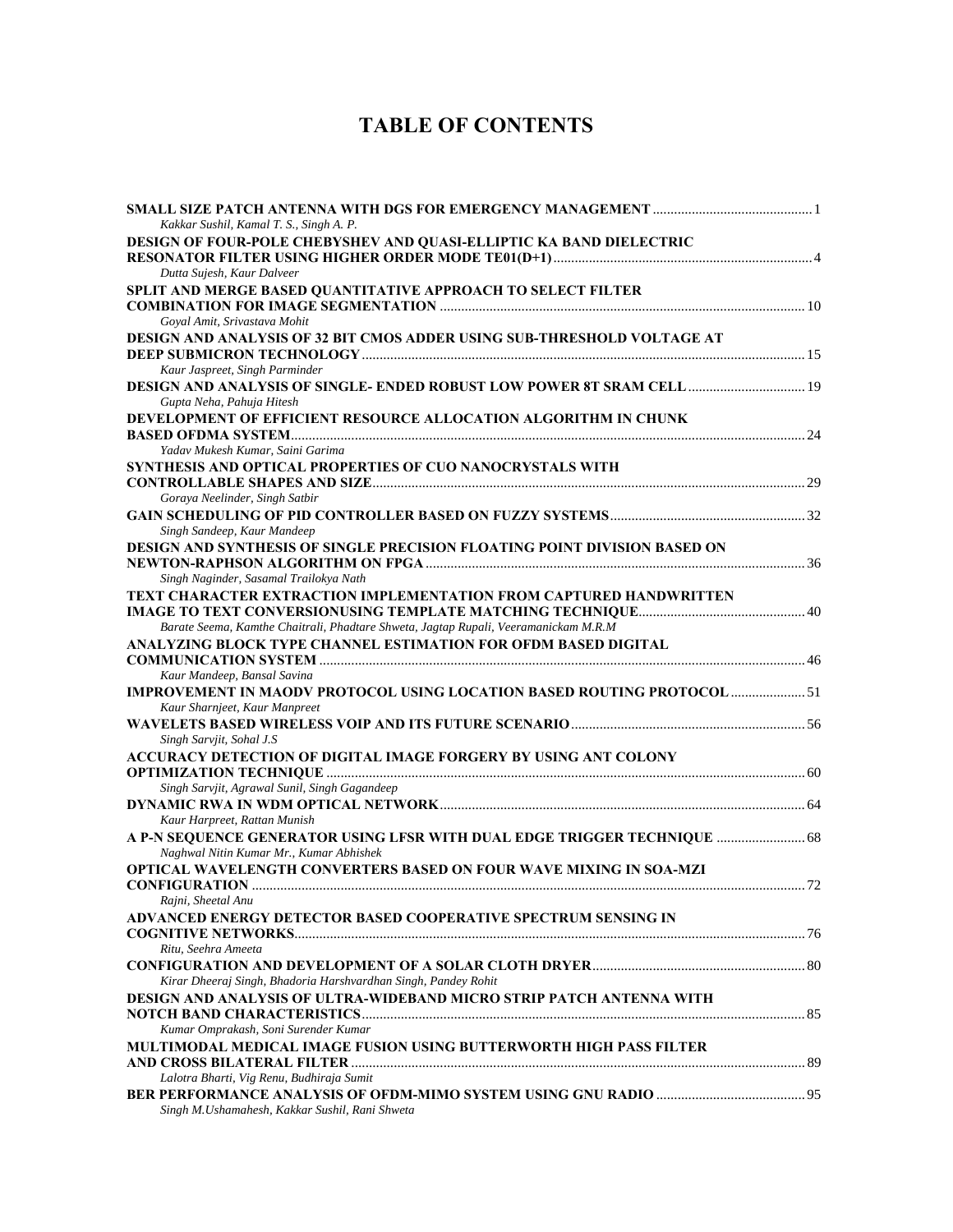| INVESTIGATIONS ON 16X16 MULTIPLE TX/RX IN ISOWC USING IM/DD AND CO-QPSK              |  |
|--------------------------------------------------------------------------------------|--|
| Mankoo Hardeep Singh, Kaur Baljeet                                                   |  |
|                                                                                      |  |
| Anuradha, Rani Shweta, Kakkar Sushil                                                 |  |
| <b>EXPERIMENTAL EVALUATION OF PERFORMANCE OF CONSTANT POWER PRIME-</b>               |  |
| MOVER DRIVEN ISOLATED 3-@ SEIG FOR PICO-HYDRO POWER GENERATION SYSTEM                |  |
|                                                                                      |  |
| Rathore Umesh C., Singh Sanjeev                                                      |  |
| TRANSIENT STABILITY IMPROVEMENT OF IEEE 9 BUS SYSTEM USING POWER WORLD               |  |
| Kaur Ramandeep, Kumar Divesh                                                         |  |
| ANALYTICAL APPROACH FOR LOSS MINIMIZATION IN DISTRIBUTION SYSTEMS BY                 |  |
|                                                                                      |  |
| Bakshi Surbhi, Thakur Tilak, Khanna Rintu                                            |  |
|                                                                                      |  |
| Sakshi, Dhariwal Sandeep, Singh Amandeep                                             |  |
| <b>OPTIMIZED FEASIBILITY ANALYSIS FOR THE DESIGN TO SET UP SOLAR POWER PLANT</b>     |  |
| DURING OPERATING HOURS IN THE ACADEMIC E-BLOCK AREA - CASE STUDY  128                |  |
| Kaur Gagandeep, Duggal Bhanu, Marwaha Bhanu                                          |  |
| AODV ROUTING PROTOCOL MODIFICATION WITH DQUEUE(DQAODV) AND                           |  |
| Saha Soumen, Roy Utpal, Sinha D.D.                                                   |  |
| A NOVEL TECHNIQUE FOR SHAPE FEATURE EXTRACTION USING CONTENT BASED                   |  |
|                                                                                      |  |
| Dhanoa Jaspreet Singh, Garg Anupam                                                   |  |
|                                                                                      |  |
| Kaur Harpreet, Rani Jyoti                                                            |  |
| SECURITY ENHANCEMENT OF KNOWLEDGE-BASED USER AUTHENTICATION                          |  |
|                                                                                      |  |
| Roy Soumen, Roy Utpal, Sinha D. D.                                                   |  |
|                                                                                      |  |
| Kaur Amanpreet, Dhaka V. S., Singh Gurpreet                                          |  |
|                                                                                      |  |
| Sharma Dharmvir, Singh Tejinderpal                                                   |  |
| A SURVEY ON UNDERWATER WIRELESS SENSOR NETWORKS: PROGRESSES,                         |  |
|                                                                                      |  |
| Premalatha J., Joe Prathap P M                                                       |  |
| A BIO-INSPIRED APPROACH FOR POWER AND PERFORMANCE AWARE RESOURCE                     |  |
|                                                                                      |  |
| Kumar Rajesh, Kumar Ashok, Sharma Anju                                               |  |
| OPTIMIZATION OF TASK SCHEDULING ALGORITHM THROUGH QOS PARAMETERS FOR                 |  |
| Monika, Jindal Abhimanyu                                                             |  |
| PRINCIPLES AND PRACTICES FOR THE IMPLEMENTATION OF CLOUD BASED ERP IN                |  |
|                                                                                      |  |
| Bhatia Sarvjit Singh, Gupta Vikram                                                   |  |
| <b>IMPLEMENTATION OF BIOGRAPHY BASED NEURAL CLUSTERING (BBNC) WITH</b>               |  |
|                                                                                      |  |
| Kaur Chandanpreet, Kaur Bikrampal                                                    |  |
|                                                                                      |  |
| Kaur Amandeep, Kaur Manpreet                                                         |  |
|                                                                                      |  |
| Malhotra Deepti                                                                      |  |
| RIP AND OSPF PROTOCOLS ANALYSIS THROUGH GNS-3 AND OPNET UMTS MODEL                   |  |
|                                                                                      |  |
| Savita Rashmi, Goyal Samta Jain                                                      |  |
| SOLVING FIXED CHANNEL ALLOCATION USING HYBRID EVOLUTIONARY METHOD 215                |  |
| Marappan Raja, Sethumadhavan Gopalakrishnan                                          |  |
| <b>OPTIMAL DG SITING AND SIZING IN DISTRIBUTION SYSTEM USING PSO-DE APPROACH 218</b> |  |
| Kaur Damanjeet                                                                       |  |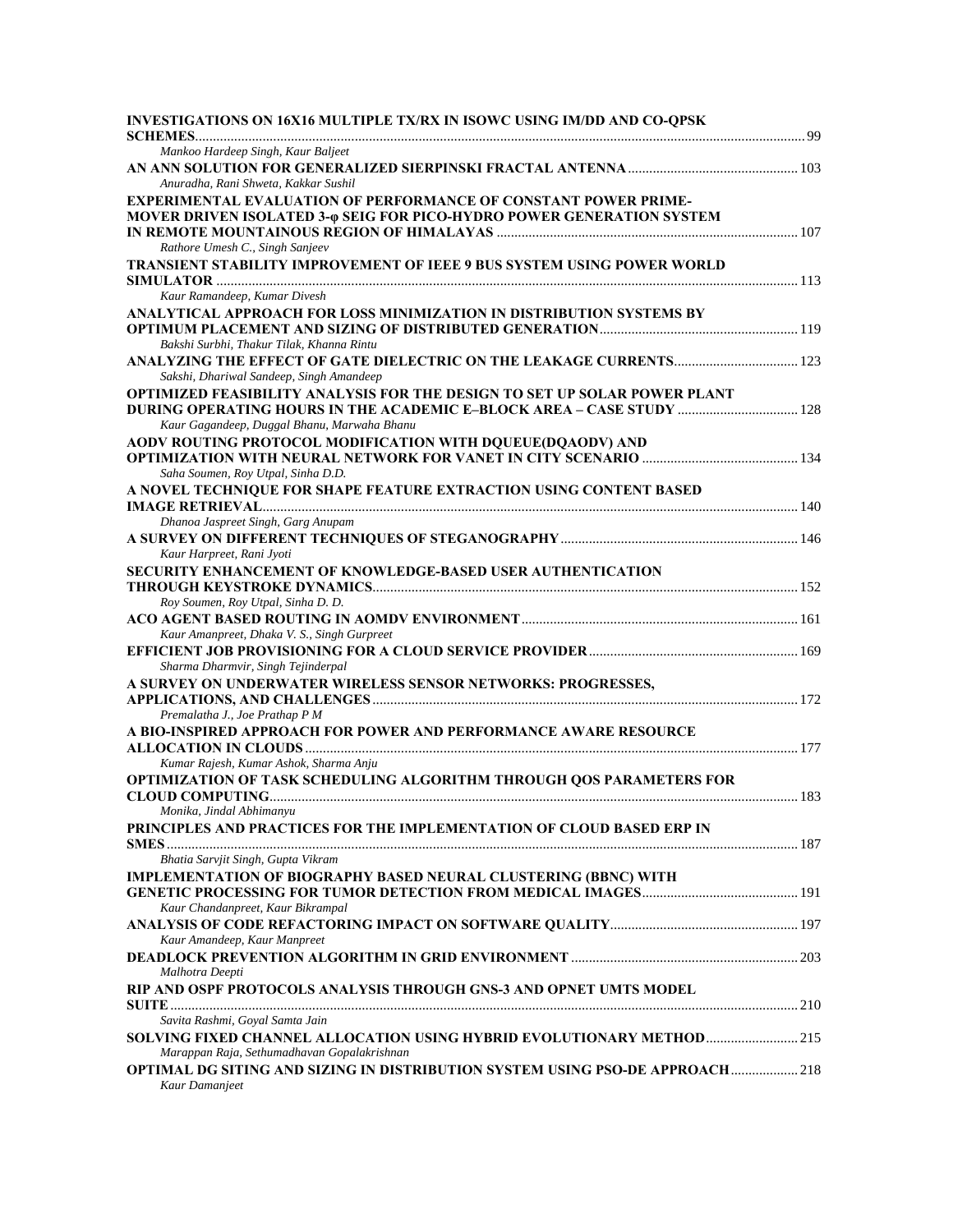| <b>RESEARCH STUDY ON CENTRALIZED E-LEARNING ARCHITECTURE MODEL FOR</b>                                                     |  |
|----------------------------------------------------------------------------------------------------------------------------|--|
| VeeraManickam M.R.M., Mohanapriya M. Dr.                                                                                   |  |
| <b>COMPARATIVE ANALYSIS OF MICROWAVE BASED JOINING/WELDING OF SS304-SS304</b>                                              |  |
| Bagha Lucky, Shegal Shankar, Thakur Amit                                                                                   |  |
| OPTIMUM DESIGN OF BRAKE FRICTION MATERIAL USING HYBRID ENTROPY-GRA                                                         |  |
| Kumar Naresh, Singh Tej, Rajoria R.S., Patnaik Amar                                                                        |  |
| AN APPLICATION OF ANALYTIC NETWORK PROCESS (ANP) TO EVALUATE GREEN                                                         |  |
|                                                                                                                            |  |
| Jayant Arvind                                                                                                              |  |
| <b>DESIGN AND MANUFACTURING OF ABRASIVE JET MACHINE FOR DRILLING</b>                                                       |  |
| Mittal Divyansh, Sehgal Shankar, Kumar Harmesh                                                                             |  |
| EFFECT OF WELDING SPEED AND TOOL PIN GEOMETRY ON IMPACT STRENGTH IN                                                        |  |
|                                                                                                                            |  |
| Singh Rajbir, Kumar Sanjeev, Singh Preet Kanwal                                                                            |  |
| OPTIMIZATION OF THE MACHINING PARAMETERS FOR EDM WIRE CUTTING OF                                                           |  |
|                                                                                                                            |  |
| Kumar Gaurav, Tiwana J S, Singla Ashish                                                                                    |  |
| SLIDING WEAR ANALYSIS OF ULTRA HIGH STRENGTH STEEL USING FULL FACTORIAL                                                    |  |
| Sharma Varun, Kumar Subodh, Shahi A.S.                                                                                     |  |
| <b>INVESTIGATE THE EFFECT OF ADDITIVES ON MECHANICAL PROPERTIES DURING</b>                                                 |  |
|                                                                                                                            |  |
| Kumar Sanjeev, Gandotra Sandeep, Kumar Sunil, Nripjit, Tripathi Himanshu                                                   |  |
| CRYOGENIC PROCESSING OF HSS M2: MECHANICAL PROPERTIES AND XRD ANALYSIS 269<br>Sharma Ish Hunar, Sharma Satpal              |  |
| AN EMPIRICAL FORMULA TO ESTIMATE RAINFALL INTENSITY IN KUPWARA REGION                                                      |  |
|                                                                                                                            |  |
| Dar Abdul Qayoom, Maqbool Humairah, Raazia Syeedah<br>PARAMETRIC ANALYSIS OF LEACHATE AND WATER RESOURCES AROUND MUNICIPAL |  |
|                                                                                                                            |  |
| Sharma Deepika, Ganguly Rajiv                                                                                              |  |
| STATISTICAL ANALYSES OF OPTIMUM PARTIAL REPLACEMENT OF CEMENT BY FLY                                                       |  |
|                                                                                                                            |  |
| Ouypornprasert Winai, Traitruengtatsana Narong, Kamollertvara Kong                                                         |  |
| Sharma Nitish Kumar, Kumar Ashish                                                                                          |  |
| IMPACT OF NITROGEN AND SPACING ON THE GROWTH AND YIELD OF OKRA                                                             |  |
|                                                                                                                            |  |
| Brar Navdeep Singh, Singh Daljeet                                                                                          |  |
|                                                                                                                            |  |
| Ankita, Prasad Kamlesh                                                                                                     |  |
| PHYSICO-CHEMICAL, FUNCTIONAL AND RHEOLOGICAL CHARACTERIZATION OF                                                           |  |
| Jan Kulsum, Jan Shumaila, Riar CS, Saxena DC                                                                               |  |
|                                                                                                                            |  |
| Jan Shumaila, Jan Kulsum, Saxena DC                                                                                        |  |
| EFFECT OF HYDROCOLLOIDS ON THE QUALITY EVALUATION OF FLOUR BASED                                                           |  |
|                                                                                                                            |  |
| Rafiq Syed Insha, Rafiq Syed Mansha, Saxena D.C.                                                                           |  |
| DEVELOPMENT OF NUTRITIOUS SNACK FROM RICE INDUSTRY WASTE USING TWIN                                                        |  |
| Sharma Renu, Srivastava Tanuja, Saxena DC                                                                                  |  |
| NEWTON-RAPHSON BASED MODIFIED LAPLACE ADOMIAN DECOMPOSITION METHOD                                                         |  |
|                                                                                                                            |  |
| Mishra Vinod, Rani Dimple                                                                                                  |  |
| Vyas Ayushi, John Siby                                                                                                     |  |